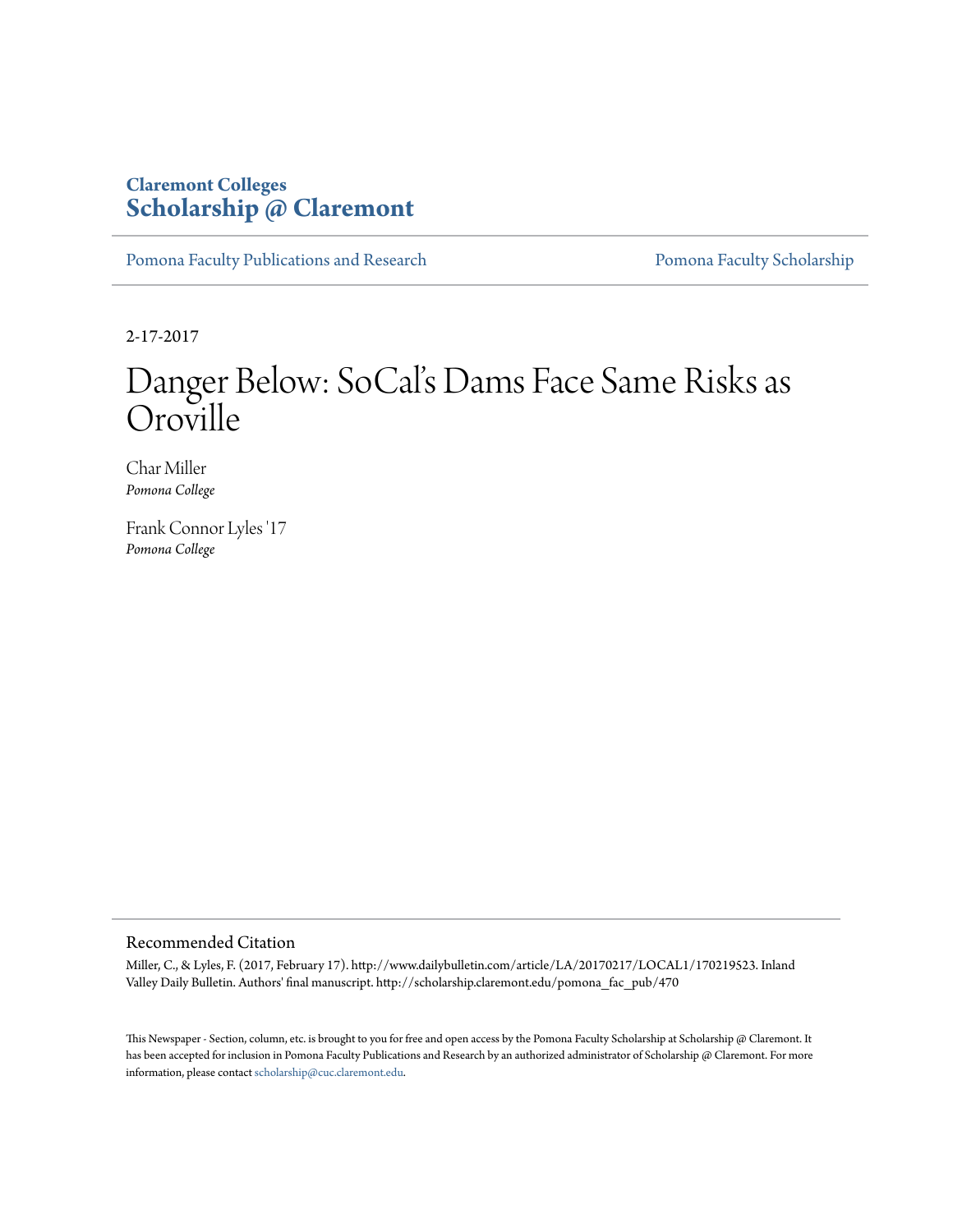Danger Below: SoCal's Dams Face Same Risks as Oroville

The near-disaster of the Oroville Dam is a stunning reminder that Californians live in a landscape of extremes. Just 18 months ago, the Oroville Reservoir was a posterchild of the state's withering drought—fish carcasses littered its dust-cracked floor; docks ended in mid-air. Today there is so much water cascading over the dam's spillway that it has threatened its structural integrity and forced 200,000 people to evacuate.

This rapid oscillation between drought and deluge is not a one-off. It is a harbinger of California's climate-changed environment. Over the rest of this century, scientists confirm, the Golden State will experience even more intense swings between dry and wet periods. What rain we receive will increasingly be concentrated into occasional very wet years with very strong storms. If you thought Oroville was bad, just wait.

Only we cannot wait, especially not in Southern California. For all our dependence on the water that Oroville and dams like it catch and then channel into the State Water Project, it is another kind of dam—those retaining floodwaters sheeting off the Santa Monica, San Gabriel, San Bernardino, and Santa Ana mountains—that has made it possible for development to sprawl across the inland valleys.

These dams are as old, if not older, than Oroville. Their structural integrity is just as questionable. Which is why those built and operated by Los Angeles, San Bernardino, Riverside, and Orange counties are getting hurried-up inspections. Constructed in the aftermath of the L.A. basin's massive 1938 flood, in which more than 100 died and property damage soared above \$40 million, they were designed to withstand a similar 50-year storm event.

Yet the high-energy storms that will pound this region in subsequent decades will be much more powerful. Should any of these dams collapse, the resulting devastation will be unfathomable.

The US Army Corps of Engineers hints at this possibility in its 2006-08 inspection reports of the Southern California dams it manages. Among its key facilities are the Hanson and Sepulveda dams in San Fernando Valley—without which it would have been impossible to build the 101 or the 5 freeways (or the dense suburbs that fan out from them). Other essential and vulnerable infrastructure include the Whittier Narrows Dam, which controls the San Gabriel River, thereby protecting Montebello, Pico Rivera, Downey and other cities clustered within the floodplain; and the San Antonio Canyon dam, which seals off the eponymous canyon above Ontario, Upland, Claremont and Pomona.

Each of these facilities needs repair. Hanson (built in 1940) and Sepulveda (1941) are in the best shape, but the Corps is concerned about their ability to withstand heavy flooding and earthquake deformation. The Whitter Narrows (1957) is the worst rated Corps-dam in the region, a "highhazard" structure whose automatic spillway gates are antiquated; the foundation of this earthen structure "has a higher likelihood of failure" than previous understood and it may fail if overtopped.